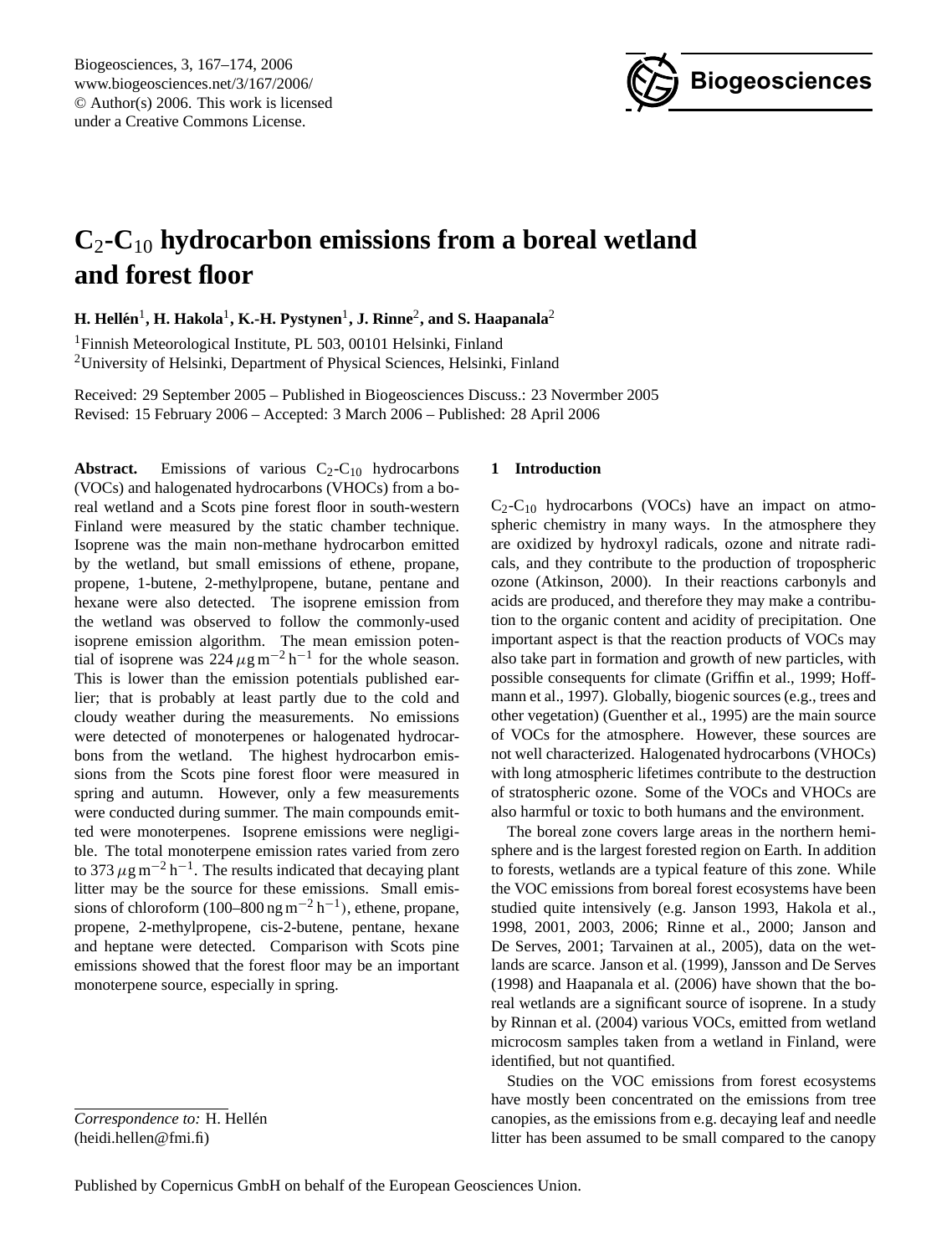**Table 1.** The environmental conditions occurring during the sampling; Average local air temperature (Air T) and relative humidity (AirRH), soil temperature at depth of 20 cm (SoilT-20cm) and 5 cm (SoilT-5cm) below the surface and average photosynthetically active radiation (PAR).

|            | AirT(K) | $AirRH(\%)$ | SoilT $-20$ cm $(K)$ | SoilT $-5$ cm $(K)$ | PAR $(\mu$ mol*m <sup>-2</sup> h <sup>-1</sup> ) |
|------------|---------|-------------|----------------------|---------------------|--------------------------------------------------|
| 16/6/2004  | 284     | 86          | 283                  | 286                 | 979                                              |
| 7/7/2004   | 288     | 85          | 286                  | 290                 | 691                                              |
| 11/8/2004  | 291     | 78          | 290                  | 291                 | 588                                              |
| 25/8/2004  | 288     | 53          | 287                  | 285                 | 1409                                             |
| 2/9/2004   | 286     | 100         | 287                  | 287                 | 394                                              |
| 16/9/2004  | 282     | 69          | 285                  | 284                 | 724                                              |
| 11/10/2004 | 276     | 61          | 282                  | 276                 | 760                                              |
| 18/8/2005  | 298     | 49          |                      |                     | 1135                                             |

emissions. This has also been demonstrated in the studies by Janson (1993), Janson et al. (1999), and Hayward et al. (2001), who found monoterpene emissions from the forest floor in summer to be insignificant compared to the emissions from trees. However, during other seasons the forest floor may have an important role. Isidorov et al. (2003, 2005) have found in their laboratory studies that decomposing leaf litter emits several different VOCs. These emissions would occur during autumn and again in spring after the snow has melted and the ground thawed out.

Wetlands and the forest floor may also be a significant source for halogenated hydrocarbons that have been observed to be emitted e.g. by wetlands and the forest floor in Ireland (Dimmer et al., 2001), by coastal salt marshes in California (Rhew et al., 2000) and by forest floors in Denmark and the Netherlands (Haselmann et al., 2000 and Hoekstra et al., 2001). Soil emissions have been estimated to be major contributor to the atmospheric chloroform burden (Laturnus et al., 2002). However, due to the lack of emission data, estimates are still highly uncertain. To our knowledge data for the boreal zone are very limited.

The purpose of this study was to identify the emissions of various different  $C_2$ - $C_{10}$  hydrocarbons and halogenated hydrocarbons from a boreal wetland and forest floor, and to estimate their importance and fluxes to the atmosphere. Earlier studies conducted on boreal wetlands have concentrated on isoprene only and have ignored emissions of other VOCs (Haapanala et al., 2006; Janson et al., 1999, and Janson and De Serves, 1998). In this study the fluxes of other hydrocarbons were also quantified. As already mentioned, there are some earlier studies conducted on forest floor emissions in summer, but other seasons may be more important. Spring is of special interest at the measurement location, since VOCs may be precursors of secondary organic aerosols and most of the new particle formation events occur in spring (Mäkelä et al., 2000) This study is therefore concentrated on spring and autumn with the emphasis on evaluating the relative importance of the ground emissions to the emissions of the Scots pines (the main local trees). The boreal zone may also be a significant source for halogenated hydrocarbons, but no data exist to shed light on this question. For this reason the present study is also aimed at studying the emissions of halogenated hydrocarbons.

# **2 Materials and methods**

The forest floor measurements were conducted at the Hyytiälä SMEAR II measurement station (61°51'N,  $24°17'E$ , 180 m a.s.l.) in the south boreal zone of southern Finland, while the wetland measurements were carried out at the Siikaneva fen located a few kilometres west of the SMEAR II station. The forest at the forest floor measurement site is dominated by Scots pine (*Pinus sylvestris* L.) with some deciduous trees, such as the European aspen (*Populus tremula*) and birches (*Betula pendula* and *B. pubescens*). The ground vegetation consists mainly of shrubs (*Vaccinium myrtillus, V. vitis-idaea, Oxalis acetosella*). The forest floor at the site is covered with mosses (*Dicranum polysetum, Pleurozium schreberi, Hylocomium splendens*). The soil type is Haplic Podzol. In addition to mosses, both plots contained some shrubs and some litter from the surrounding trees and other vegetation. Siikaneva is an open aapa fen and its vegetation is dominated by mosses (*Sphagnum balticum, S. papillosum*, *S. magellanicum* and *S. majus*), sedges (*Carex rostrata, C. limosa and Eriophorum vaginatum*) and Rannoch-rush (*Scheuchzeria palustris*). The fen is surrounded by coniferous forests. The plots at Siikaneva contained both mosses and sedges. The measurements at Siikaneva were performed between June and October 2004 and at Hyytiälä between April and October in 2004 and between April and June in 2005. Because of the lack of warm and sunny days in the 2004 data, one additional measurement was conducted at Siikaneva on the 18 August 2005. Details of the environmental conditions occurring during the sampling are shown in Table 1.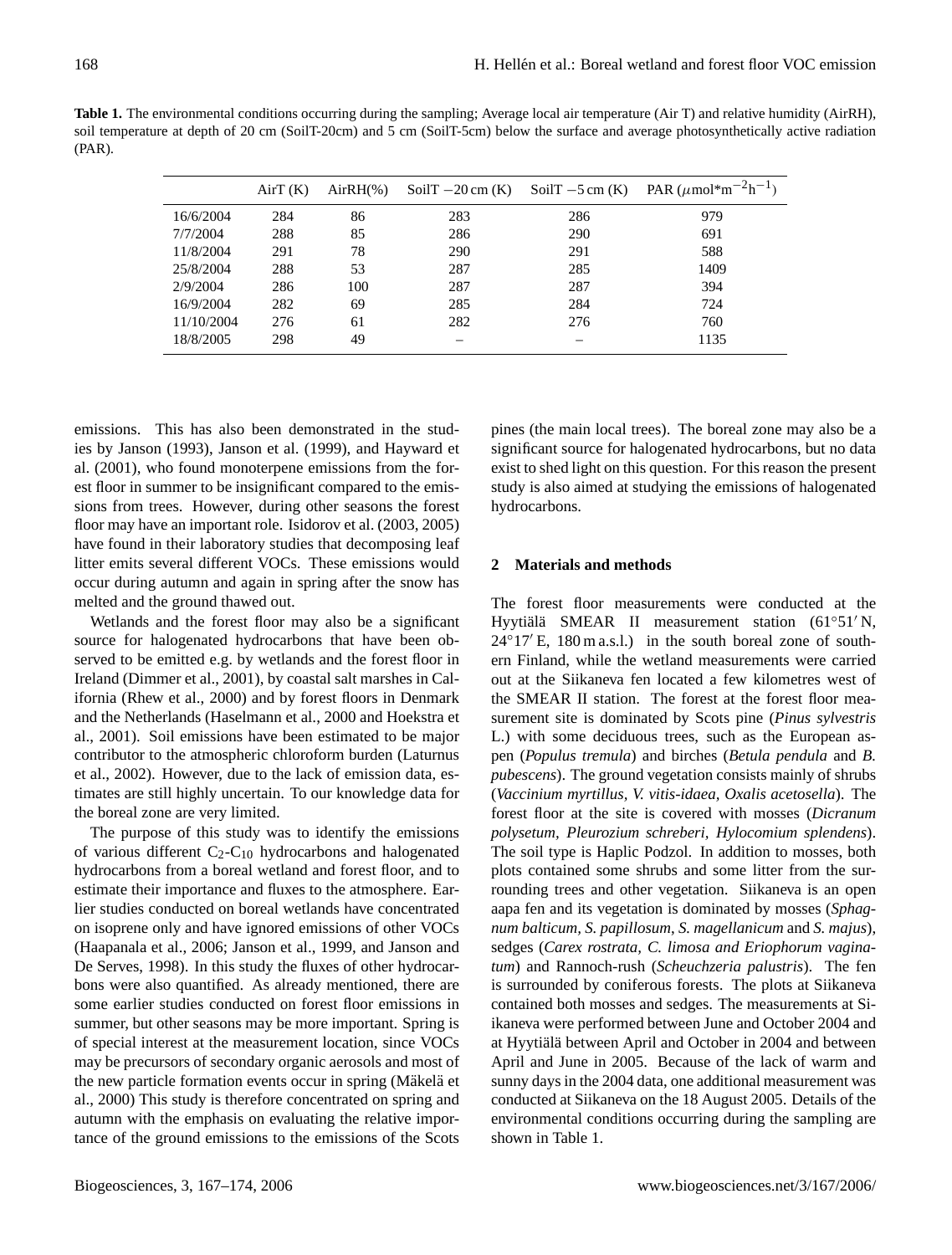According to the statistics of the Finnish Meteorological Institute, April 2004 was very dry, with precipitation amounts far below the long-term average. Summer 2004 was exceptionally rainy, with the record high precipitation amounts in southern and central Finland in July. May, June and July were also cloudier than the long-term average, and September was again quite rainy. Spring 2005 was a little colder and drier than the long-term average.

Measurements were conducted using the static chamber technique on five different stainless steel collars  $(60 \text{ cm} \times 60 \text{ cm})$  at Siikaneva and on two different collars at Hyytiälä. The collars were installed randomly on the ground about six months prior to the measurements and remained undisturbed throughout the measurement periods. Two different chambers were used; one with dimensions of  $60 \text{ cm} \times 60 \text{ cm} \times 50 \text{ cm}$  and another with dimensions of  $60 \text{ cm} \times 60 \text{ cm} \times 25 \text{ cm}$ . One chamber was made of stainless steel frames and the other of aluminum frames. Both chambers were covered inside with transparent Teflon film and therefore had transparent walls and roof. A Teflonmembrane pump was used to circulate the air in the chamber.

The emission rate was determined from the increase in the concentration in the chamber during the closure. Three samples were taken and analyzed during each closure. The concentration increase was normalized to the plot area and time. The time intervals between the three samples were varied from 5 minutes to 50 min in order to find the optimum sampling time. In most cases, 10 min was found to be the best compromise. If the linearity of the concentration increase was poor (i.e., the correlation coefficient  $(R^2)$  between concentration and time was less than 0.8), the results were not used in flux calculations. Because the sampling interval for some of the samples at the beginning of the measurement period in 2004 was too long, emissions had to be calculated using only the first two samples in these cases.

Some of the VOCs, such as the monoterpenes, are very reactive towards ozone, which can pose problems in emission measurements. However, in the studies of Janson et al. (1999) ozone has been found to disappear by dry deposition within 1 min after the closure of a Teflon chamber. Therefore, even though no ozone removal techniques were used in this study, ozone should not be a problem. In 2005, comparisons were conducted with a dynamic chamber system, where ozone was removed with  $MnO<sub>2</sub>$  coated copper nets. The VOC emissions measured by these two systems were at same level, and this gave further confirmation that ozone was not a problem in the static chamber measurements.

The air temperature in the chambers was observed to increase during the closure. In the studies in Ireland, Dimmer et al. (2001) measured increases of air temperature in the chambers from 5◦C to 15◦C, but the maximum increase in soil temperature at a depth of 10 cm was only 0.2◦C. In our study the increase in air temperature was found to be significant ( $>2^{\circ}$ C) only on sunny and warm days. As the summer

of 2004 was exceptional cold and rainy this was not a serious problem for most of the measurements in this study.

The VOC and VHOC samples from the chambers were taken using Tenax TA-Carbopack B adsorbent tubes and 0.85 L stainless steel canisters. For adsorbent samples, critical orifices with membrane pumps were used. Flow rates were ca.  $50 \text{ ml min}^{-1}$ . From the adsorbent tubes  $C_5-C_{10}$  hydrocarbons (alkanes, alkenes, aromatic HC's, and terpenes) and some halogenated hydrocarbons (1,2 dichloroethane, chloroform, 1,1,1-trichloroethane, tetrachloroethane, trichloroethene, tetrachloroethene) were analysed using a Perkin Elmer ATD-400 thermal desorption unit together with a gas chromatograph (HP-5890) with an HP-1 column (60 m, i.d. 0.25 mm) and a mass spectrometer (HP-5972). In 2004 samples were analysed in SCAN mode, but in 2005 the more sensitive SIM (selective ion monitoring) mode was used. The detection limits therefore in 2005 were lower than in 2004. Lighter  $C_2-C_6$  and halogenated hydrocarbons were analysed from the canisters using a gas chromatograph (HP-6890) with an  $Al_2O_3/KCl$  PLOT column. After the column, the sample flow was split into two different detectors:  $C_2-C_7$  hydrocarbons were detected using a flame ionization detector (FID) and a halogenated hydrocarbon (chloromethane) with an electron capture detector (ECD). Before the analysis, water and  $CO<sub>2</sub>$  were removed using a  $K_2CO_3/NaOH$  drier. Subsequently the sample (c.a. 500 ml) was concentrated using two liquid nitrogen traps. For adsorbent samples, a five-point calibration was performed using liquid standards in a methanol solution. For the canister samples, gas-phase standards from the NPL (National Physical Laboratory, UK) for VOCs and from NOAA (National Oceanic and Atmospheric Administration, USA) for VHOCs were used.

A blank test was conducted by covering a collar with Teflon film and placing the measurement chamber on it. Three samples were taken from the chamber at 10 minutes intervals; similar sampling lines and pumps were used as for the real samples. The concentrations in the chamber did not change during the enclosure and no production or degradation of measured compounds was detected.

Isoprene emissions from vegetation are light- and temperature-dependent. This dependence can be described by the algorithms presented by Guenther et al. (1993) and Guenther (1997). The standard emission potential can be obtained by linearly fitting the emission rates to the light and temperature activity factors  $(C_T C_L)$  of the isoprene emission algorithm.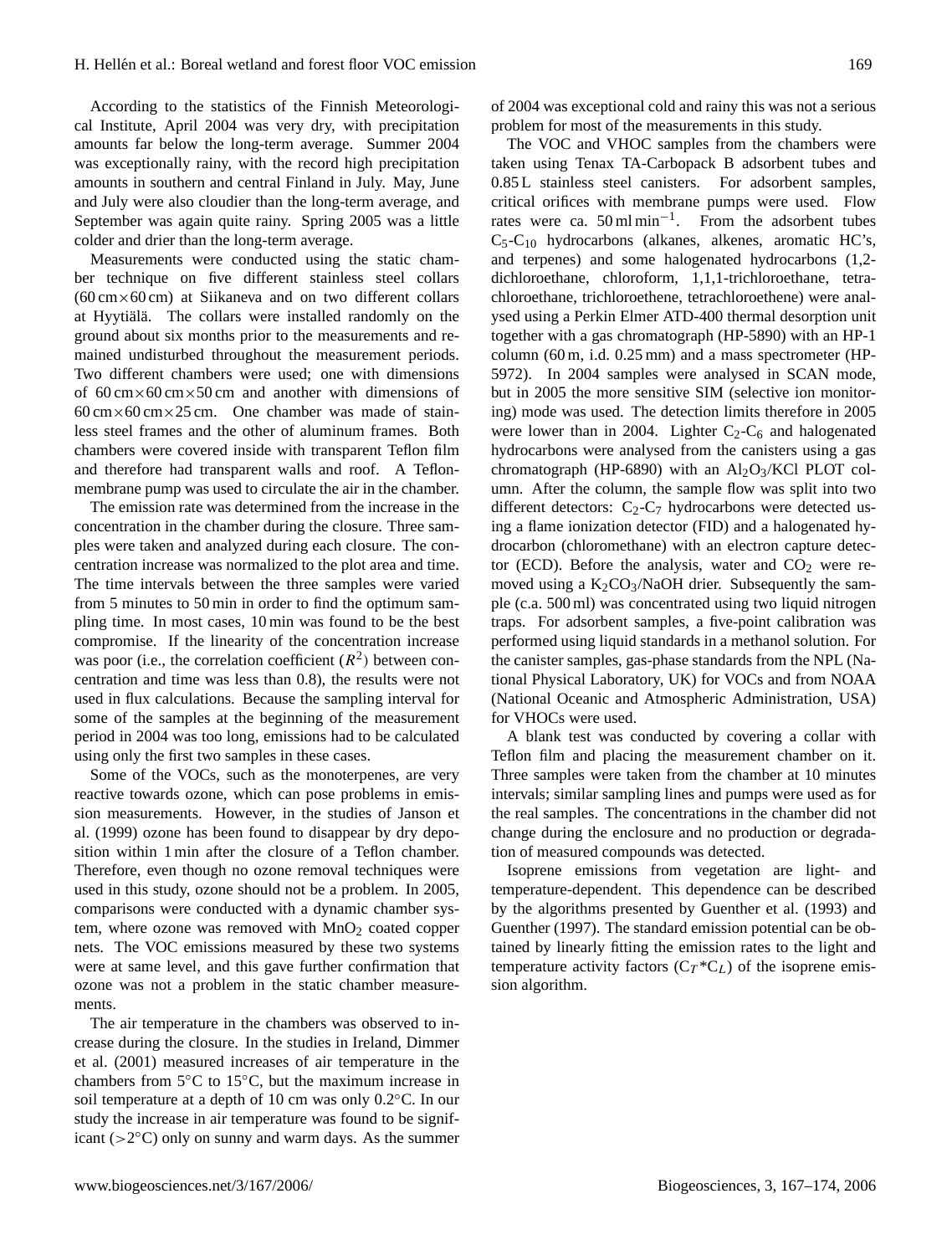

**Fig. 1.** Light and temperature dependence of measured isoprene emission rates on Siikaneva fen.

#### **3 Results and discussion**

# 3.1 Wetland emissions

# 3.1.1 VOC emissions from the Siikaneva fen

The main VOC emitted by the Siikaneva fen was isoprene. However, small emissions of ethene, propane, propene, butane, 1-butene, 2-methylpropene, pentane and hexane were also detected (Table 2). Summer 2004 was very rainy and cold at Siikaneva, and the measured emission rates were relatively low, the highest measured emission rate being  $53 \mu g m^{-2} h^{-1}$ . In 2005, when measurements were conducted only on one warm and sunny day, emission rates varied between 50 and 103  $\mu$ g m<sup>-2</sup> h<sup>-1</sup>.

The standard emission potential of the isoprene emission was 224  $\mu$ g m<sup>-2</sup> h<sup>-1</sup> (Fig. 1). The coefficient of correlation between measured emission rates and the light and temperature activity factor  $(C_T^*C_L)$  of the Guenther algorithm was 0.69 (Fig. 1). While temperature and PAR explain much of the variation, other factors can also have an effect. For example, the seasonal growth pattern and water content of the moss or other vegetation may explain part of the variation (Janson and De Serves, 1998). Standard (T=30◦C and PAR=1000  $\mu$ mol m<sup>-2</sup> s<sup>-1</sup>) emission potentials for isoprene were calculated for each measurement separately using the isoprene emission algorithm. Daily average values are shown in Fig. 2. The results indicate that the highest standard emission potentials are measured in August. However, more measurements are needed to verify this conclusion.

In a VOC flux study by the REA technique at Siikaneva in 2004 and 2005, the average standard emission potential for isoprene was found to be  $680 \,\mu g\,\text{m}^{-2}\,\text{h}^{-1}$  (Haapanala et al., 2006), which is several times higher than that found in this study. However, Haapanala et al. (2006) observed that for low  $C_T C^*C_L$  values (<0.2), the emission potential was lower, only 330  $\mu$ g m<sup>-2</sup> h<sup>-1</sup>. This value is closer to the emission potential obtained in this study, in which the  $C_T$ <sup>\*</sup>C<sub>L</sub> values were low. Another possible reason for dif-



**Fig. 2.** Standard (30 $^{\circ}$ C and 1000  $\mu$ mol m<sup>-2</sup> h<sup>-1</sup>) emission potentials of the isoprene on the Siikaneva fen in 2004. (Dots=daily averages and Error bars=2×Standard error of mean).

ferences in the measured emissions is that the REA technique measures flux from much larger area than the chamber technique. If the footprint of the REA measurements is not totally homogeneous, comparison with the small plots from the area may give different results. However, Janson and De Serves (1998) also found higher emission potentials (700 $\pm$ 400  $\mu$ g m<sup>-2</sup> h<sup>-1</sup>) using the chamber technique on *Sphagnum* fens in Sweden and Finland in June–August 1997, but their measurements were also conducted in warm and sunny conditions.

No clear emissions of monoterpenes, aromatic hydrocarbons or other larger volatile organic compounds ( $>C_5$ ) were detected, although Rinnan et al. (2004) found the emission of 45 different  $C_4$ - $C_{10}$  volatile organic compounds, including aromatic hydrocarbons and monoterpenes, from microcosms taken from a Finnish wetland. However, they did not quantify the emissions, and they themselves raised the question of possible contamination of the microcosms during transportation.

To study the origin of the VOC emissions, all sedges were removed from one of the plots. This did not change the magnitude of the emissions. The standard emission potential of isoprene from the plot containing mosses only was  $127 \,\mu g \,\text{m}^{-2} \,\text{h}^{-1}$ , which is close to the average value for the other plots  $(110 \,\mu g\,\text{m}^{-2}\,\text{h}^{-1})$  on same day. From the plot from which both green mosses and sedges were removed, almost no emissions were detected (emission potential <1  $\mu$ g m<sup>-2</sup> h<sup>-1</sup>). This indicates that the *Sphagnum* moss is the main source of the isoprene emitted by the fen.

#### 3.1.2 VHOC emissions from the Siikaneva fen

Despite the special efforts made, no emissions of halogenated hydrocarbons were detected. In the studies of Dimmer et al. (2001), significant emissions of CH3Cl, CH3Br,  $CH<sub>3</sub>I$  and  $CHCl<sub>3</sub>$  were found to be emitted from wetlands and the forest floor in Ireland, while Varner et al. (1999) have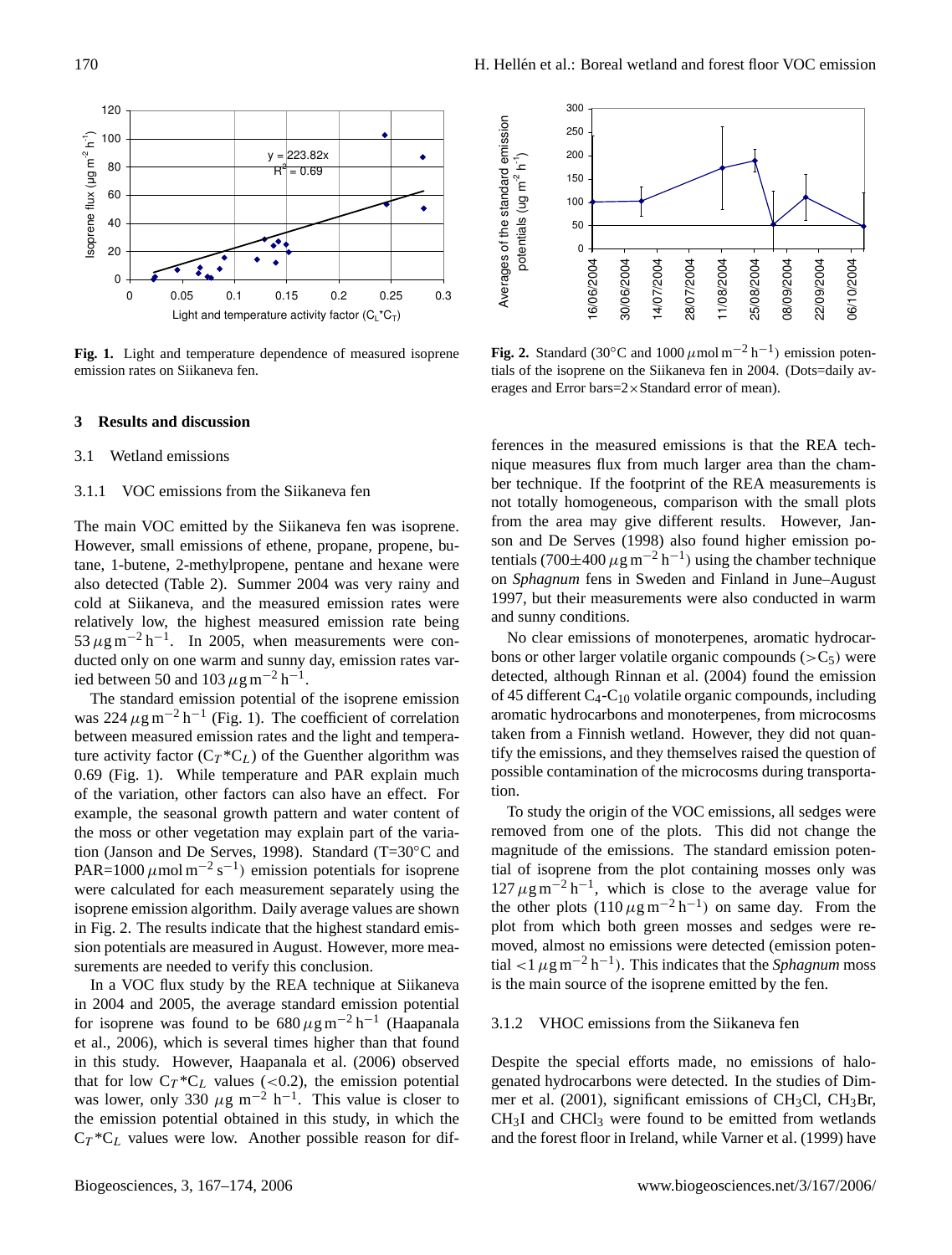| $(\mu g m^{-2} h^{-1})$ | Wetland<br>Siikaneva-04 | Snow<br>Hyytiälä-04 | Forest floor<br>Hyytiälä-04 | Forest floor<br>Hyytiälä-05 |
|-------------------------|-------------------------|---------------------|-----------------------------|-----------------------------|
| Ethene                  | $0 - 1.7$               | n.d.                | $0 - 1.8$                   |                             |
| Propane                 | $0 - 0.42$              | $0 - 0.06$          | $0 - 1.0$                   |                             |
| Propene                 | $0 - 0.37$              | $0 - 0.06$          | $0 - 0.5$                   |                             |
| 1-butene                | $0 - 0.18$              | n.d.                | n.d.                        |                             |
| 2-methylpropene         | $0 - 0.25$              | $0 - 0.04$          | $0 - 0.09$                  |                             |
| cis-2-butene            | n.d.                    | n.d.                | $0 - 0.05$                  |                             |
| Pentane                 | $0 - 0.43$              | n.d.                | $0 - 0.4$                   |                             |
| <b>Butane</b>           | $0 - 0.13$              | n.d.                | n.d.                        |                             |
| Hexane                  | $0 - 0.11$              | n.d.                | 0.04                        |                             |
| Isoprene                | $1.3 - 53$              | n.d.                | $0 - 1.9$                   |                             |
| Heptane                 | n.d.                    | n.d.                | $0 - 0.17$                  |                             |
| Chloroform              | n.d.                    | $0.01 - 0.03$       | $0 - 1.1$                   | $0 - 1.2$                   |
| a-Pinene                | n.d.                    | $0 - 0.09$          | $0.07 - 161$                | $0 - 123$                   |
| Camphene                | n.d.                    | $0 - 0.1$           | $0 - 27.2$                  | $0 - 6.7$                   |
| Sabinene                | n.d.                    | n.d.                | $0 - 2.2$                   | $0 - 0.6$                   |
| b-Pinene                | n.d.                    | $0 - 0.02$          | $0 - 16.8$                  | $0 - 2.4$                   |
| 3-Carene                | n.d.                    | $0 - 0.03$          | $0 - 152$                   | $0 - 51.8$                  |
| Limonene                | n.d.                    | n.d.                | $0 - 13.4$                  | $0 - 5.8$                   |
| 1,8-Cineol              | n.d.                    | n.d.                | $0 - 2.3$                   | n.d.                        |
| $\beta$ -Caryophyllene  | n.d.                    | n.d.                | $0 - 0.80$                  | $0 - 0.1$                   |

Table 2. Range of the measured emission rates on the Siikaneva fen and the forest floor at Hyytiälä in spring, summer and autumn of 2004 and in spring and early summer 2005.

reported emissions of  $CH<sub>3</sub>Cl$  and  $CH<sub>3</sub>Br$  from two wetlands in the Northeastern United States, both dominated by *Sphagnum* and *Carex* species. One reason for the lack of emissions may be that Siikaneva is located far away from sea areas, which are sources of chlorine. In addition to this, the salinity of the closest sea (the Baltic Sea) is lower than that of most major seas in the world. Foltescu et al. (2005) for example have shown that the average seasalt deposition flux in particles is much higher in Ireland, where Dimmer et al. (2001) conducted their measurements, than in Finland.

# 3.2 Forest floor emissions

# 3.2.1 VOC emissions from the forest floor

The highest emissions from the forest floor were measured in spring and autumn. The main emitted compounds were monoterpenes (Table 2). The isoprene emissions were small compared to its emissions from the Siikaneva fen. The highest monoterpene emissions were measured in spring after the snow had melted at the beginning of April (Fig. 3). Emissions dropped in the summer and increased again in the autumn. However, more measurements are needed to verify these results. The sum of the measured monoterpene emission rates varied from below the detection limit to  $373 \,\mu g$  m<sup>-2</sup> h<sup>-1</sup>. The most abundantly-emitted monoterpene was  $\alpha$ -pinene followed by  $\Delta$ <sup>3</sup>-carene, camphene, limonene and  $\beta$ -pinene. Emissions were also found to increase in autumn in the study by Janson et al. (1993), conducted in Scots pine forests in Sweden. In those measurements, emission rates varied between 2.6 and 232  $\mu$ g m<sup>-2</sup> h<sup>-1</sup>. In the study by Hayward et al. (2001), the average monoterpene emissions from the soil of a Sitka spruce forest in the UK were  $34 \,\mu$ g m<sup>-2</sup> h<sup>-1</sup>. The measurements of Hayward et al. (2001) were conducted in the middle of summer, which may explain the relatively low monoterpene emissions: lower emission rates were also observed in the middle of the summer in Hyytiälä.

Warneke et al. (1999) suggested that the highest VOC emission rates by litter are observed at the beginning of autumn and in late spring. There have also been suggestions (Janson et al., 1993) that fine roots are a source for forest floor emissions. However, in the experiments by Hayward et al. (2001), in which emissions originating from different layers of the soil of a Sitka spruce forest in UK were determined, the emissions were found to be originating from the surface litter. Subsurface parts of the trees were found to emit significant quantities of monoterpenes only if disturbed, damaged or exposed to the atmosphere. The high emissions in spring and autumn indicated that litter may also be the source of monoterpenes in this study. Monoterpene emissions from living vegetation are known to be temperature dependent (Guenther et al., 1993), so that the lack of temperature-dependence also gave support to the hypothesis that litter is the main source. In the Sitka spruce forest in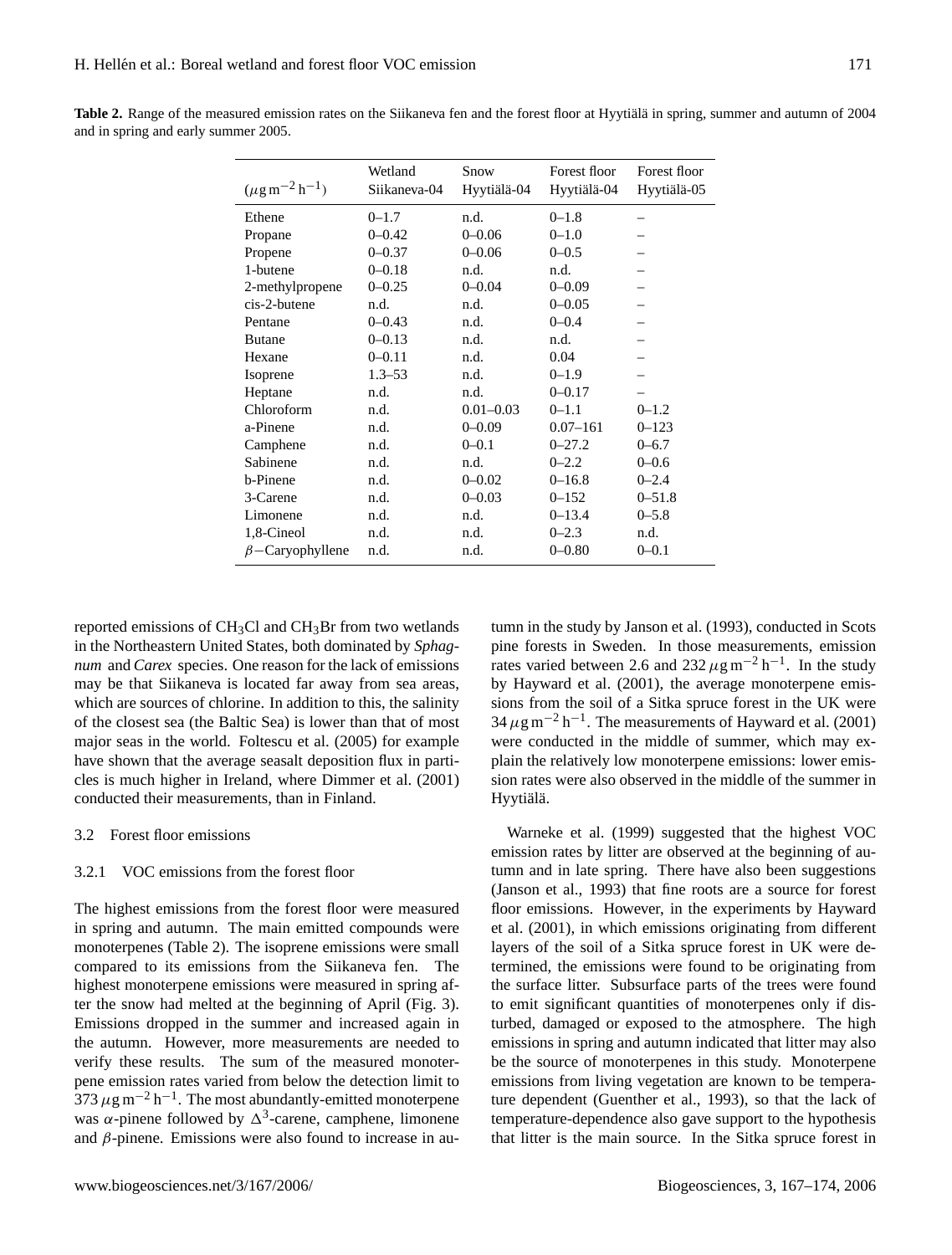

**Fig. 3.** Sum of the measured emission rates of the terpenes from the forest floor and Scots pine (for biomass density  $300 \text{ g m}^{-2}$ ) at Hyytialä in 2004 and 2005. The Scots pine results are from the study of Hakola et al. (2006). Data for Scots pine emissions on 16th of September 2004 were missing and in 2005 data were only available for 13 and 18 April and for 17 May. (Bars=daily average and error bars=standard deviations between the samples)

the UK, where measurements were conducted on three summer days (Hayward et al., 2001), forest floor emissions were found to be temperature-dependent, but in this study seasonal factors were observed to have a greater effect. However, daily or seasonal emissions might still be temperaturedependent.

The forest floor emissions of terpenes were compared to the emissions of a Scots pine canopy measured by Hakola et al. (2006) using branch chambers. The measured emissions were up-scaled to the canopy by assuming a needle biomass density of 300 g(dw) m<sup>-2</sup> (Fig. 3). In summer, the Scots pine emissions were much higher than those of forest floor, but in spring and autumn the emissions were at the same level; sometimes even higher forest-floor emission was observed. This implies that in spring and autumn monoterpenes emitted from the forest floor can be a significant source of these compounds for the atmosphere. Springtime emissions from the forest floor are quite high even when compared to the summertime emissions from the Scots pine canopy. This is in-



**Fig. 4.** Daily average (bars) and standard deviation (error bars) of the measured emission rates of chloroform on different days from two different collars from the forest floor at Hyytialä in 2005. On 12 and 13 April collar 2 was still covered with snow and no emissions were detected.

triguing, as terpenes are believed to participate in the formation or growth processes of secondary organic aerosols, and the maximum in new particle formation event frequency in Northern European boreal regions is observed during springtime (Mäkelä et al., 2000).

In April and May, when monoterpene emissions were at their highest, some emissions of sesquiterpenes  $(\beta$ caryophyllene) were detected, their highest emission rates being  $0.8 \,\mu g \,\text{m}^{-2} \,\text{h}^{-2}$ . In addition to the terpenes, small emissions of ethene, propane, propene, 2-methylpropene, cis-2-butene, pentane, hexane and heptane were also found (Table 2).

None of the studied compounds were emitted in significant amounts from the snow-covered forest floor. As shown in Table 2, only small emissions of propane, propene, 2-methylpropene, chloroform and monoterpenes were detected.

# 3.2.2 VHOC emissions from the forest floor

In 2005 when more sensitive selected ion monitoring (SIM) method was used to analyze the VHOC samples, chloroform emission from the forest floor was detected on all measurement days, as shown in Fig. 4, except for collar 2 on the first two days, when the collar was still covered with snow. Daily average emission rates varied between 400 and 800 ng m<sup>-2</sup> h<sup>-1</sup> for collar 1 and between 100 and  $370$  ng m<sup>-2</sup> h<sup>-1</sup> for collar 2. Emissions started after the snow had melted in April, and the emission rate also remained at the same level in May and June (Fig. 4). This implies that the main chloroform source is not the same as for the terpenes. However, Haselmann et al. (2002) found that the highest chloroform concentrations in the soil air of a Danish spruce forest are measured in spring and autumn. There are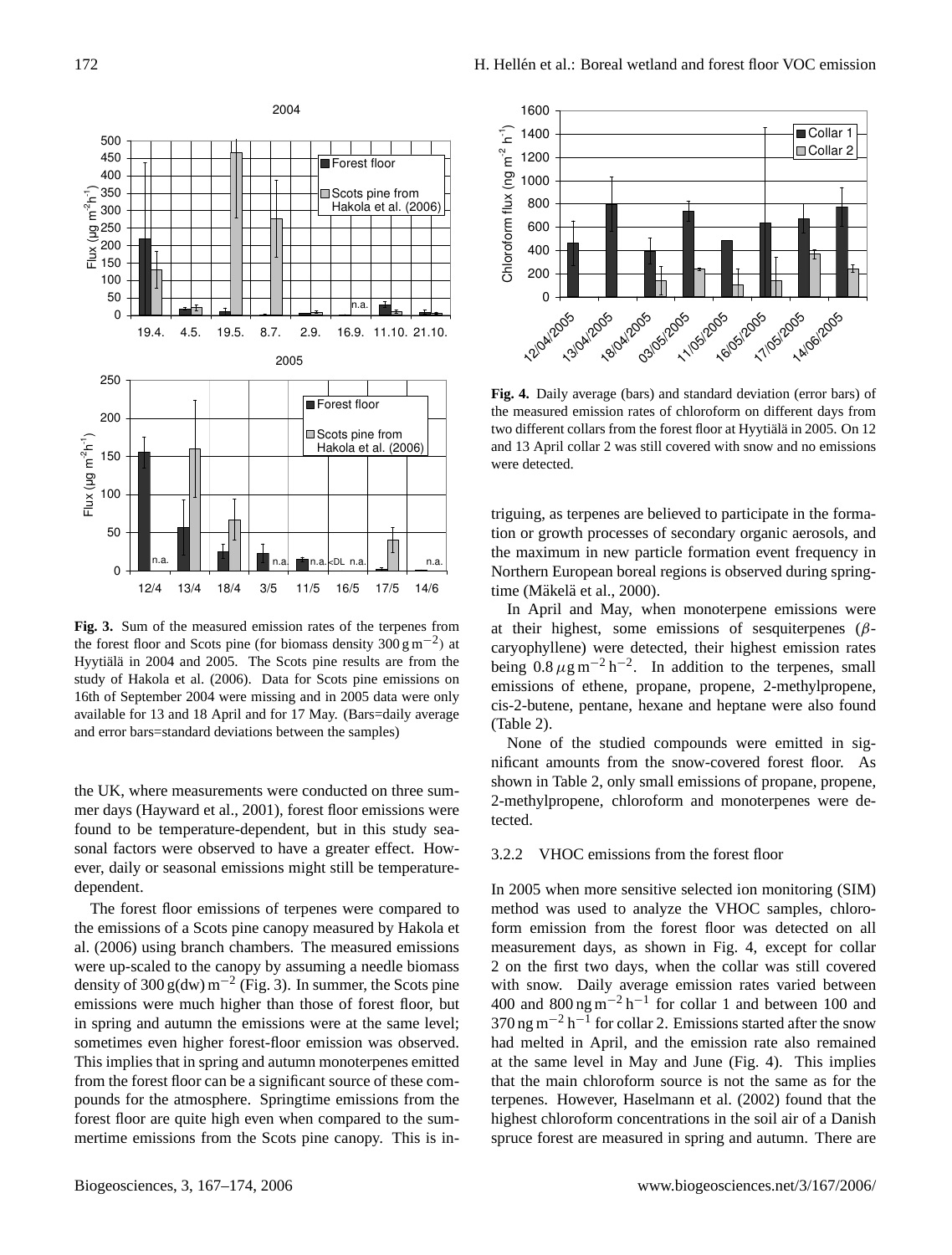many hypotheses as to how the chloroform is formed in the soil. Both biotic and abiotic processes have been suggested. These possible formation processes have been recently reviewed by Laturnus et al. (2005). However, both the formation and degradation processes of chloroform in forest soils and the role of the forest as a sink and/or source of chloroform are still unclear. No emissions of other halogenated hydrocarbons were detected.

Hoekstra et al. (2001) found in their enclosure measurements in the Netherlands that a wood chip area and Douglas fir forest emit significant amounts of chloroform (up to 1000 ng m<sup>-2</sup> h<sup>-1</sup>), but that pine forest soil emits only 18–19 ng m−<sup>2</sup> h −1 . Much higher emissions were found in this study. Haselmann et al. (2000) studied soil air from different soil layers at a Danish spruce forest site; the results indicated that the main source of chloroform was biogenic formation in the upper soil layer. The flux calculated from the concentration gradients in the soil was 2.6– 160 ng m−<sup>2</sup> h −1 , which is lower than the emissions observed at Hyytiälä. Even using this lower flux value Haselmann et al. (2000) estimated that emissions from the northern temperate forests (4.9 Gg) may be an important contributor to the atmospheric chloroform burden. However, Laturnus et al. (2002) estimated that the northern temperate forests are only a minor source globally. Using the average emission rate measured at Hyytialä  $(450 \text{ ng m}^{-2} \text{ h}^{-1})$ , and the area of boreal forests  $(1.6 \times 10^7 \text{ km}^2)$  as given by Archibold (1995), the annual average emission from the boreal forests would be  $48 \text{ Gg}$  (10–195 Gg). This is in the same range as global anthropogenic emissions, as estimated by Laturnus et al. (2002). However, more measurements at different locations and microsites are needed to really estimate the magnitude of the emissions. This is only intended to show that boreal forests might be an important chloroform source. Dimmer et al. (2001) measured halocarbon emissions from Irish peatland sites. The median of the measured chloroform emission rates was  $525$  ng m<sup>-2</sup> h<sup>-1</sup>. Emissions of chloroform have also been measured from the rice fields in China (Khalil et al., 1998), where seasonally-averaged emissions varied from 600 to  $4400 \text{ ng m}^{-2} \text{ h}^{-1}$ . In the Irish peatland, emissions were at the same level as in the Scots pine forest in this study, while rice-field emissions were a little higher.

The difference between the two collars in their emissions of chloroform is quite high, even though they are spatially close to each other (25 m apart). Substantial variations in chloroform and other halocarbon emissions between forest floor positions just a few metress apart have also been observed by Dimmer et al. (2001) and Hoekstra et al. (2001). Dimmer et al. (2001) explained the variations by the very local production of halocarbons by wood-rotting fungi and other microorganisms. This also shows that more measurements are needed to better describe the chloroform emissions from the boreal forest floor.

# **4 Conclusions**

Isoprene was the dominant non-methane hydrocarbon emitted from the fen growing *Sphagnum* moss. Other compounds with detectable emissions were propane, pentane, hexane, butane, ethene, propene, 1-butene and 2-methylpropene. No emissions were detected of monoterpenes or halogenated hydrocarbons from the Siikaneva fen. The mean isoprene emission potential was  $224 \mu g m^{-2} h^{-1}$ , with the highest emission potentials measured in August. The emission potential obtained here is lower than values published earlier; most probably this is at least partly caused by the cloudy and cold weather during the measurements. *Sphagnum* moss was probably the main source of isoprene on the Siikaneva fen.

The highest VOC emissions from the forest floor were measured in spring and autumn. However, more measurements are needed to verify these results. The main compounds emitted were monoterpenes. The emission rate of the sum of the monoterpenes varied between 0 and 373  $\mu$ g m<sup>-2</sup> h<sup>-1</sup>. The most abundantly-emitted monoterpene was  $\alpha$ -pinene, followed by  $\Delta^3$ -carene, camphene, limonene and  $\beta$ -pinene. Isoprene emissions were small compared to the emission measured from the Siikaneva fen. Compared to the monoterpene emissions from the Scots pine canopy, the forest floor was found to be a significant source of monoterpenes in both spring and autumn. Small emissions  $\left(\frac{2\mu g m^{-2} h^{-1}}{g}\right)$  of ethene, propane, propene, 2methylpropene, cis-2-butene, pentane, hexane and heptane from the forest floor were also detected.

In 2005, when the more sensitive SIM method was used, chloroform emission was detected from the forest floor on all measurement days. Emissions started after the snow had melted in April and the emission rate also remained at same level in May and June. This implies that the main chloroform source is not the same as for the terpenes.

*Acknowledgements.* We acknowledge the financial support from Maj and Tor Nessling Foundation and the Academy of Finland (project 209216). We thank Terhi Riutta for providing us meteorological data.

Edited by: T. Laurila

# **References**

- Archibold, O. W.: Ecology of World Vegetation, Chapman & Hall, London, 510pp., 1995.
- Atkinson, R.: Atmospheric chemistry of VOCs and  $NO<sub>x</sub>$ , Atmos. Environ., 34, 2063–2101, 2000.
- Dimmer, C. H., Simmonds, P. G., Nickless, G., and Bassford, M. R.: Biogenic fluxes of halomethanes from Irish peatland ecosystems, Atmos. Environ., 35, 321–330, 2001.
- Foltescu, V. L., Pryor, S. C., and Bennet, C.: Sea salt generation, dispersion and removal on the regional scale, Atmos. Environ., 39, 2123–2133, 2005.